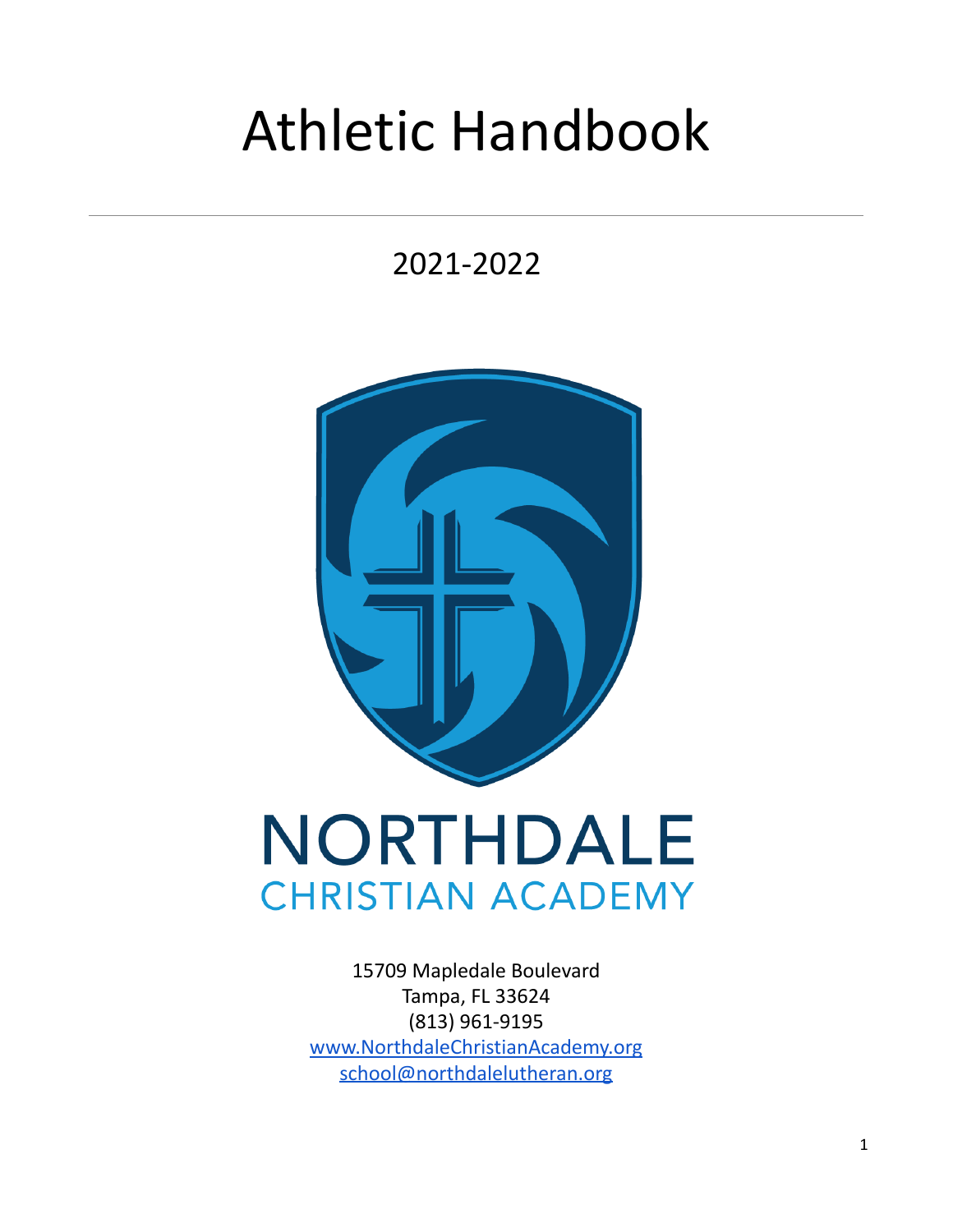## **Table of Contents**

| <b>Mission Statement</b>          | 3              |
|-----------------------------------|----------------|
| Philosophy                        | $\overline{3}$ |
| Goals                             | 3              |
| Policies                          | 4              |
| Absences                          | 4              |
| Attendance                        | 4              |
| Academics                         | $\overline{4}$ |
| Fees                              | 5              |
| Transportation                    | 5              |
| After-school Care                 | 5              |
| <b>Practices and Competitions</b> | 5              |
| Eligibility                       | 6              |
| <b>Sports Offered</b>             | 6              |
| Roles and Responsibilities        | $\overline{7}$ |
| <b>Student Athletes</b>           | 7              |
| Parents                           | 8              |
| Coaches                           | 8              |
| <b>Athletic Director</b>          | 9              |
| <b>Student Athlete Contract</b>   |                |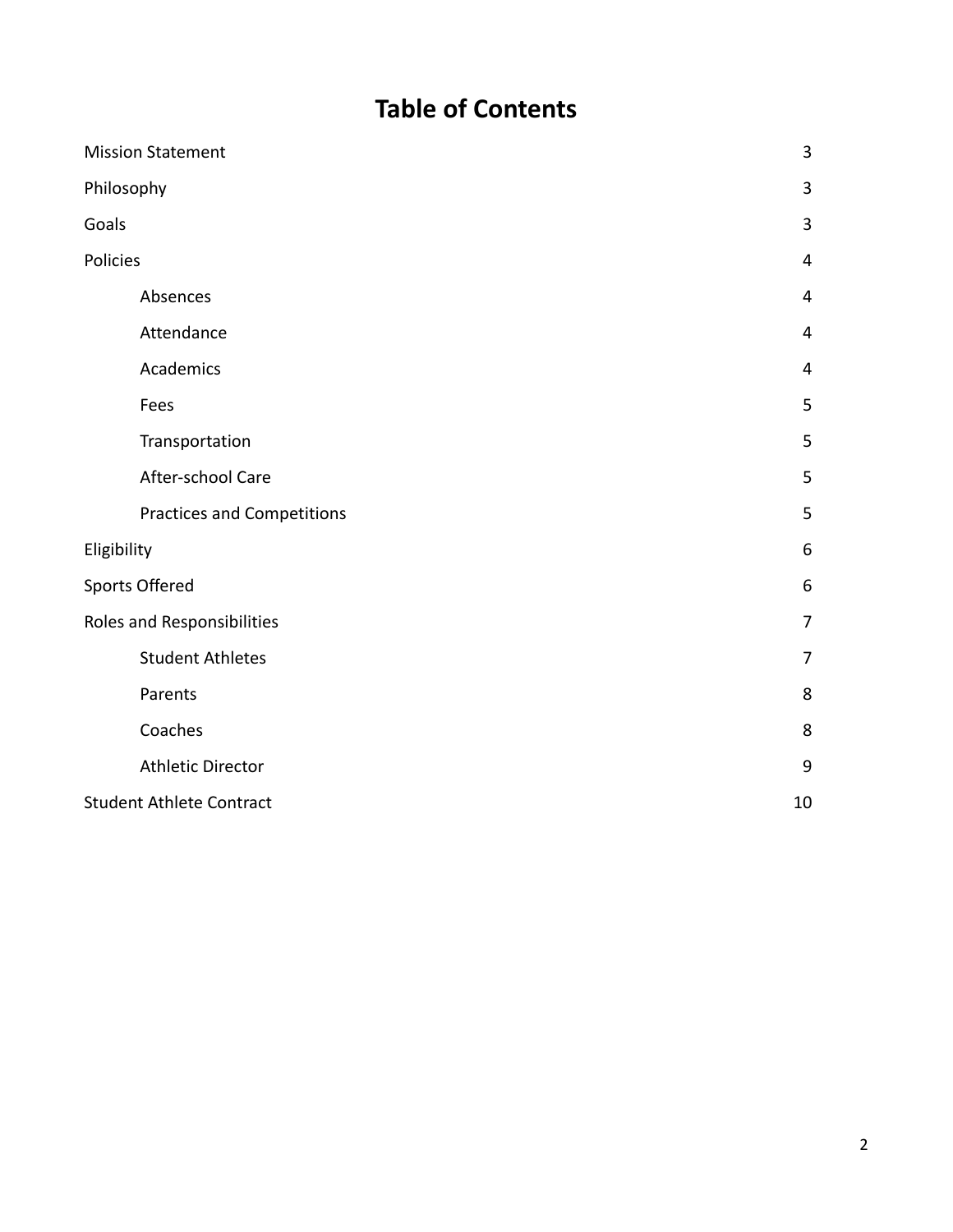#### **Mission Statement**

The Northdale Christian Academy (NCA) athletic program is an extension of its educational mission. NCA athletics is set up to serve the students of the school by providing participation in sports at a competitive level in a safe and Christian environment.

## **Philosophy**

It is our belief at NCA to develop the whole child emotionally, academically, and spiritually. This is also true of physical development and participation in an organized sports program.

While it is good to want your team to win, the NCA philosophy keeps this goal of winning in perspective. The primary focus is on learning and developing skills in a safe and positive environment through sportsmanship, teamwork, and fair play.

#### **Goals**

- Develop an atmosphere where children learn and enjoy sports;
- $\bullet$  Give every student K-8<sup>th</sup> grade an opportunity to participate in at least one activity;
- Teach the skills necessary to participate in and appreciate sports;
- Instill in the student a sense of responsibility by demanding consistently high standards of behavior and making the student aware and respectful of the needs of others;
- Nurture unselfishness in the student by requiring his/her actions on the playing field be consistent with the goals of the team as a whole and not be directed toward individual honors;
- To, at all times, have respect for teammates, referees, opposing players, coaches, and parents;

Through all this we hope every student, coach, and parent will use every opportunity to educate team members to model Christ on and off the field/court. Each competition and practice should be a learning experience for everyone involved.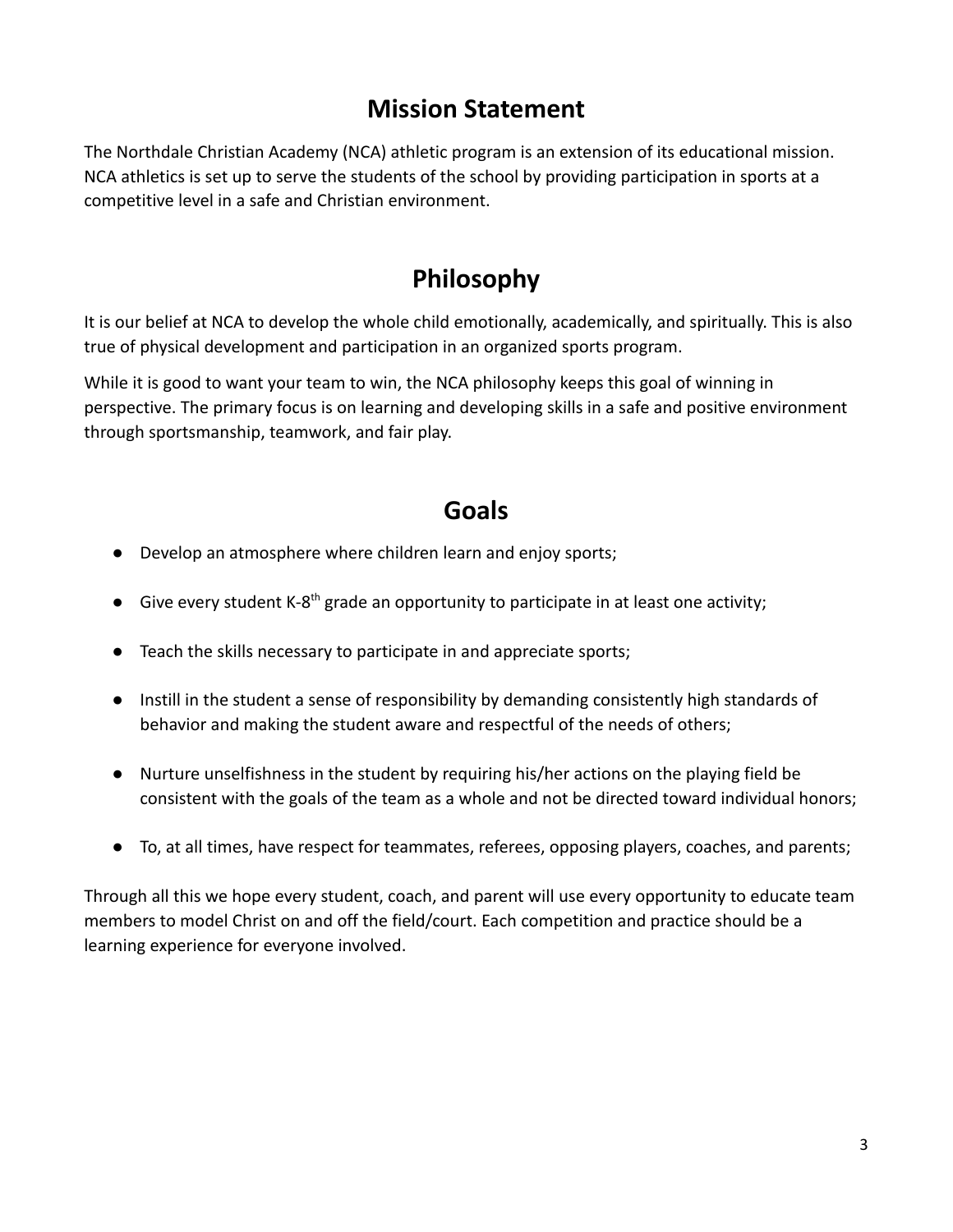#### **Policies**

#### **Absences**

If a student athlete is absent from school, he/she is not eligible to participate in any game or practice that may take place after school or evening of that day.

#### **Attendance**

Attendance at all practices and games is of great importance for the individual athlete and the team. For this reason, the student should meet all attendance requirements.

The student athlete is required to participate in all practices, games, and tournaments. If there is an illness or emergency, it is the responsibility of the parent to notify the coach or Athletic Director so the student athlete may be excused.

- First unexcused absence: the student athlete will not start the following game.
- Second unexcused absence: the student athlete loses up to 50% of his/her playing time.
- Third unexcused absence: student athletes and parents must meet with the Athletic Director to determine status on the team.

## **Academics**

The athletic program does not take precedence over the academic program; therefore, each student athlete is expected to maintain the following minimum academic standards:

- Student athletes must maintain at least a "C" average in academic subjects.
- Student athletes must maintain at least an "S" in conduct, effort, and homework.
- Student athletes are required to have all assignments finished on time. The student will sit out any practices or games until work is completed.

Individual teachers reserve the right to waive any athletic suspension for any student judged to be working at an ability level but not maintaining a "C" or better average.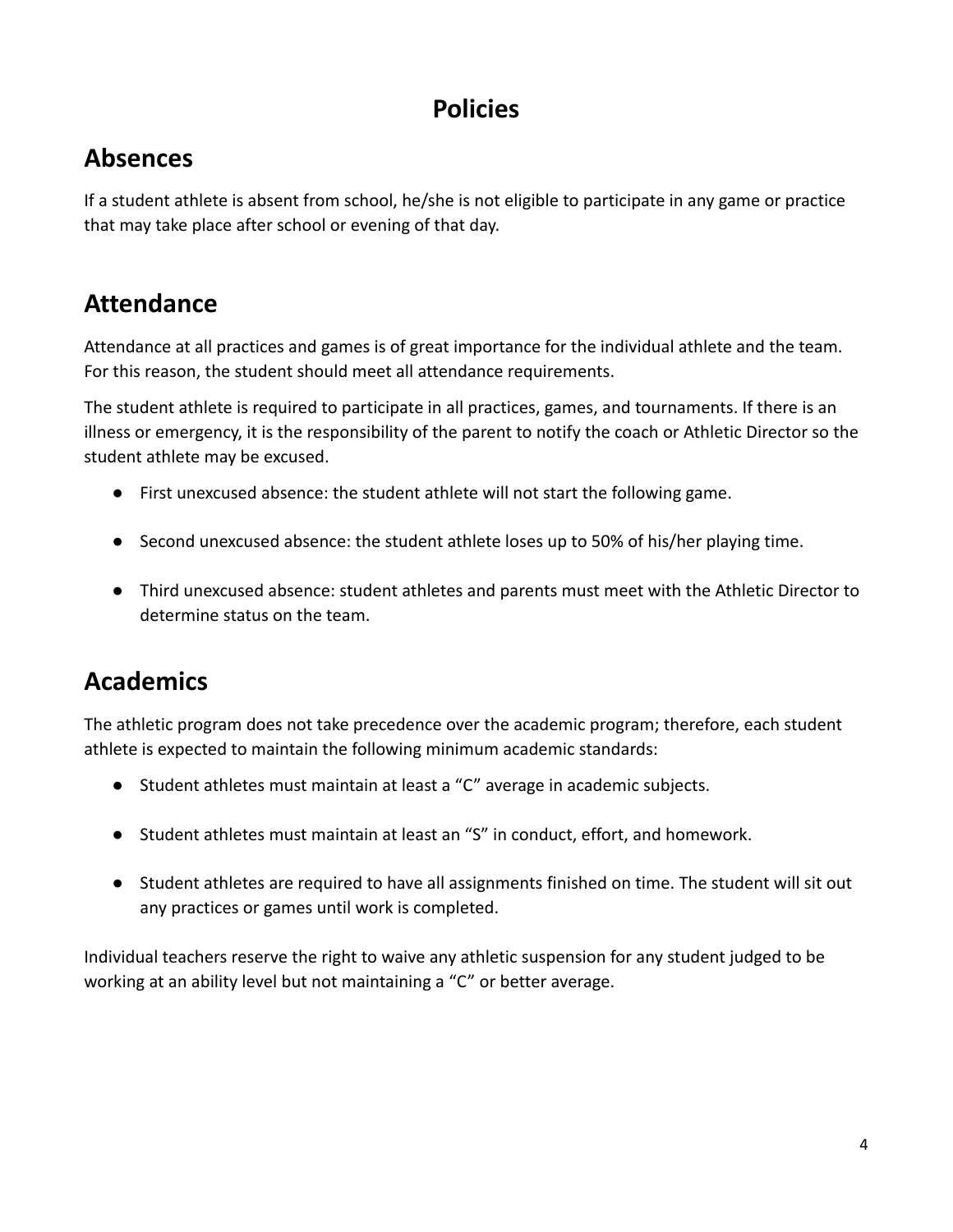#### **Fees**

Fees help to cover the costs of rentals, referees, replacing and acquiring needed equipment to operate an athletic program. The costs are different depending on what is needed for each sport. Below are the costs for one player for each of the sports offered here at NCA.

|           | • Kickball Intramural | \$5  |
|-----------|-----------------------|------|
|           | • Flag Football       | \$20 |
| $\bullet$ | Basketball            | \$25 |
|           | • Track and Field     | \$18 |
|           | • Pee Wee Soccer      | \$15 |
|           | Soccer                | \$20 |

## **Transportation**

It is the parent/guardian's responsibility to get their child to all competitions. If you are not able to drive then it is your responsibility to find carpooling for your child.

NCA has a 15-passenger van available for team transportation. Parents may speak with the coach or athletic director to guarantee a seat.

## **After-school care**

Any student athlete still at school 10 minutes after a practice has finished will be admitted into the after-school program at NCA.

Please see the parent/student handbook for the cost associated with the after-school care.

## **Practices and Competitions**

The NCA athletic program is an extension of its educational and spiritual missions. We understand the need to limit the hours of practice and competition so that students can perform their best in the classroom. It is our goal to limit practices and competitions as such:

- The first practice will take place no sooner than four weeks before the first scheduled competition.
- Practices will be no longer than 75 minutes.
- It is our goal to limit total practices and competitions to two days a week.
- Coaches may schedule an extra practice, with permission from the athletic director, on weeks when competitions are on weekends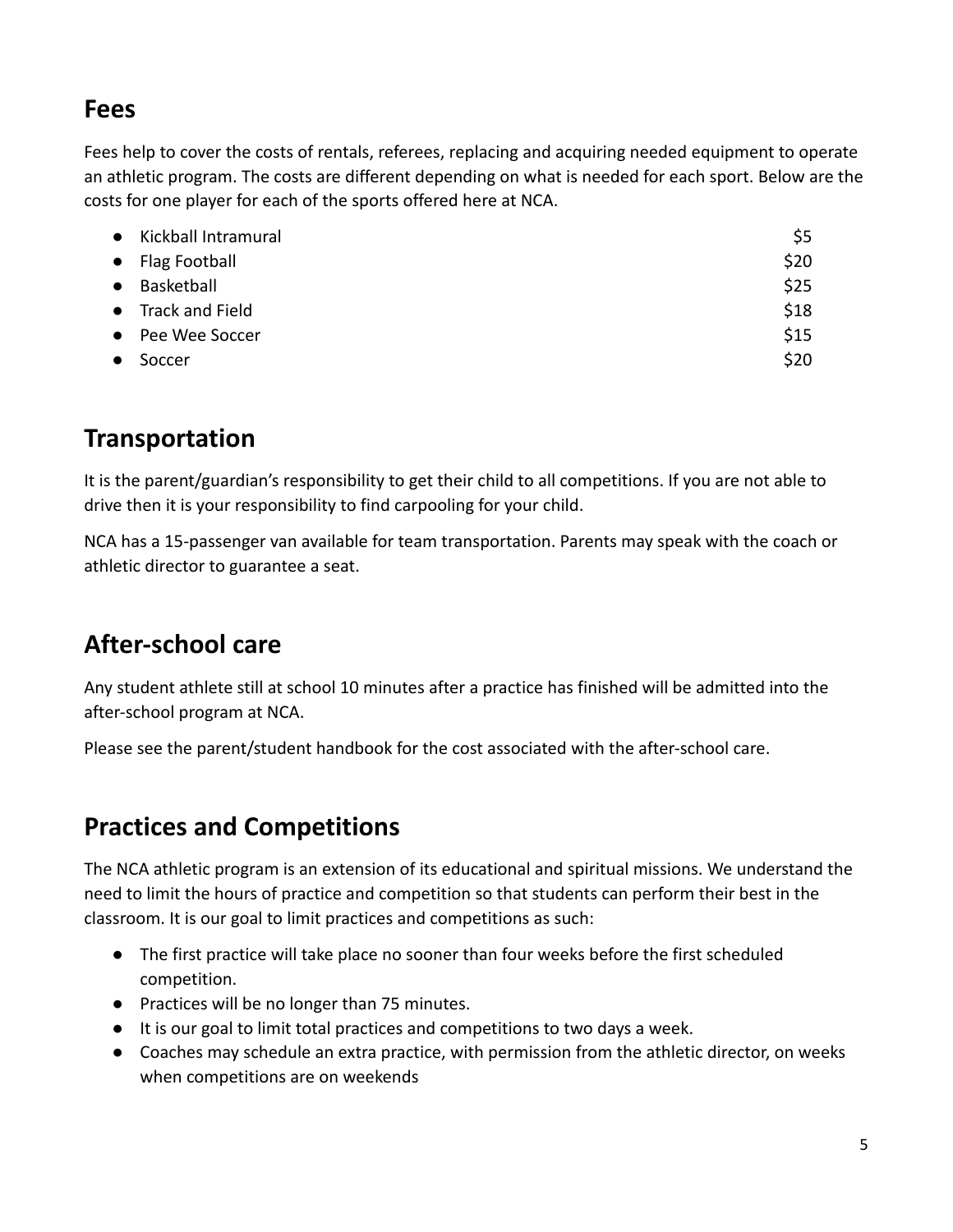## **Eligibility**

#### **Student-Athlete**

The NCA eligibility requirements for all sports:

- A student must be enrolled in, attending, and in good standing at NCA.
- Each student athlete participating in NCA's athletic program is expected to maintain the minimum academic standards outlined on page three.
- Failure to abide by the policies set on page three may result in suspension from practice or a game, and possible removal from the team at the discretion of the Athletic Director and Principal.
- Read and agree to the student contract. The contract must be signed and turned in before the student can participate.

## **Sports Offered**

#### **Flag Football**

Flag football is a coed sport that takes place in the fall. Students are eligible to participate if they are in 5<sup>th</sup>-8<sup>th</sup> grade and meet all other requirements stated above. The SALSA flag football season consists of a flag football day that will take place during the school day in October. There will be a best of three intramural season leading up to the SALSA flag football day.

#### **Soccer**

Soccer is a coed sport that takes place in the spring. Students are eligible to participate if they are in 3<sup>rd</sup>-8<sup>th</sup> grade and meet all other requirements stated above. More games may be scheduled with other local private schools. The SALSA soccer day will take place during the school day in April.

Required equipment: Shin guards, socks that cover the shin guard, (soccer shoes are optional)

#### **Basketball**

Basketball is a coed sport that takes place during the winter. Students are eligible to participate if they are in 5<sup>th</sup>-8<sup>th</sup> grade and meet all other requirements. The basketball season consists of two tournaments, one invitational tournament in Beverly Hills, FL, the other is the SALSA Tournament. The SALSA Tournament is a two-day event in Doral, FL that will be held on the last weekend of January. More games may be scheduled with other local private schools.

Due to the size of our teams we may not be able to accommodate all the players at the SALSA tournament.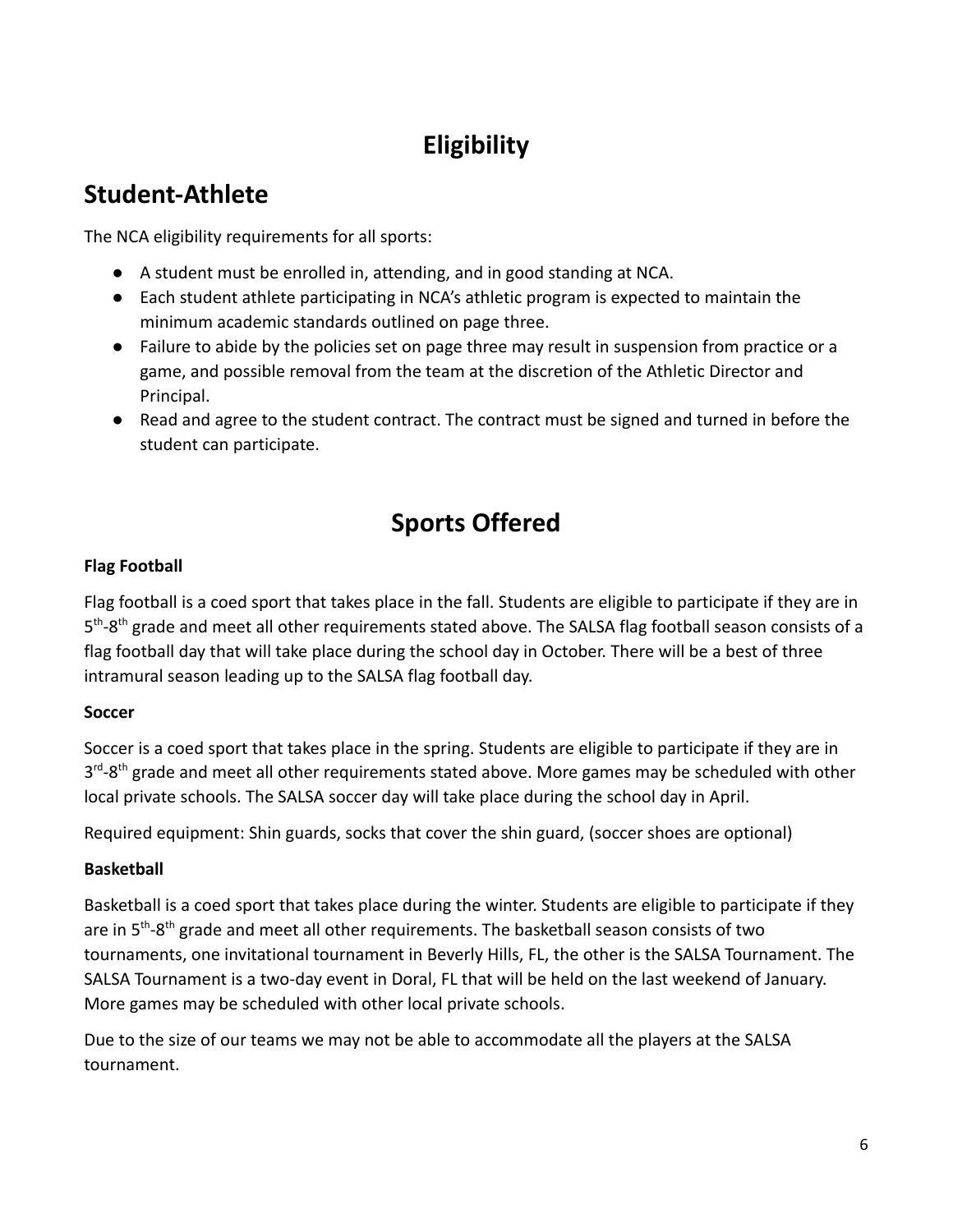#### **Kickball**

Kickball day is a coed event that takes place during the school day on a select Friday in September. All students in 3<sup>rd</sup> -8<sup>th</sup> grade may participate. This is treated similar to a school field trip and any fees will be applied. Students from SALSA schools will be divided up to make fair teams. Each team will play at least 3 games during the course of the school day.

An optional kickball intramural season will take place during the weeks leading up to the SALSA kickball day.

#### **Track**

The annual track is held on the first Saturday of March. Students are eligible to participate if they are in the 3<sup>rd</sup>-8<sup>th</sup> grades and meet all other requirements.

#### **Pee Wee Soccer**

SALSA holds an annual pee wee tournament in the spring. This is a coed team made up of students in Kindergarten-3rd grade.

#### **LPS Basketball Tournament**

Luther Preparatory School hosts a coed basketball tournament to go along with their recruitment weekend. This tournament takes place on the second weekend of March. NCA has the tradition to attend this tournament on even years. Eligibility for the team will begin with the  $7<sup>th</sup>$  and  $8<sup>th</sup>$  grades and, as needed, will drop down one grade until a full team has been assembled.

#### **Roles and Responsibilities**

#### **Student Athletes**

- Attend and actively participate in practice to be eligible to play in games.
- Act in a Christian way exhibiting good sportsmanship both on and off the field/court. Respect opponents, officials, coaches, teammates, and spectators at all times.
- Remember athletic participation is a privilege, not a right. Remember it is an opportunity to learn and have fun, not just to please parents and coaches.
- Accept both victory and loss with pride and honor; never be boastful or bitter.
- Maintain grades (classwork, homework, projects, and tests) and effort in schoolwork. Always work to use the gifts God has given you.
- Maintain good behavior in school and at school events.
- No foul or abusive language will be used on the fields or courts.
- Listen and learn from the coach. Work hard to improve skills and help the team.
- Follow all the rules and regulations set by the school, coach and sport.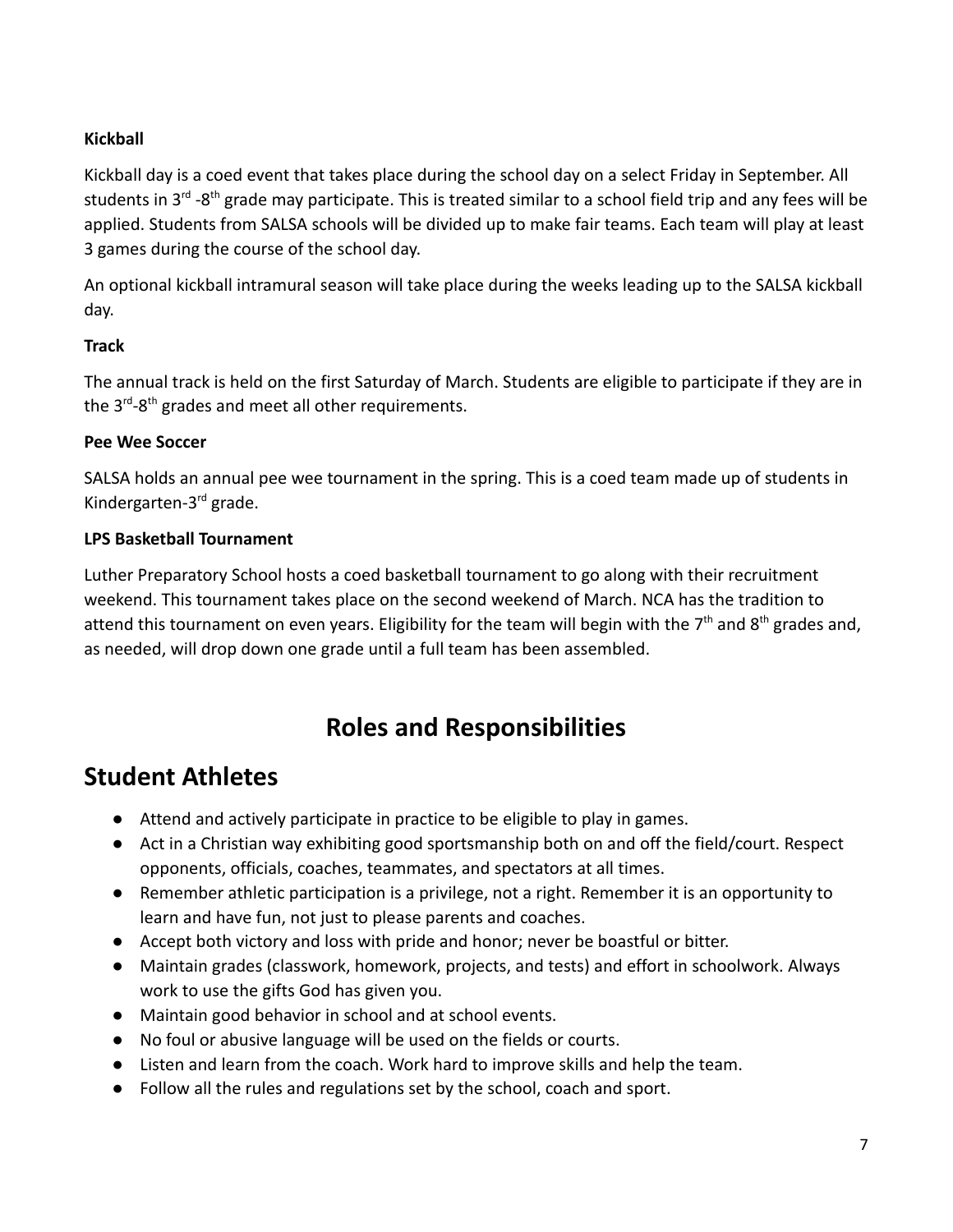- Attend all practices and competitions. If unable to attend, notify the coach or Athletic Director in advance.
- Attend the full school day of a practice or competition. Student athletes who are absent or miss any part of the day due to illness may not participate in events taking place after school.
- Wear clothing suited to practice in. There will be no jewelry worn.
- Any player suspended from school is not allowed to practice or participate in any game until reinstated in school.
- Return all school property, including uniforms, to the coach in a timely manner. If the uniform is not returned or lost, the school may assess a fee to replace it.

#### **Parents**

- Be prompt when dropping off and picking up your child.
- Be responsible for providing or finding transportation to all games and tournaments for your child.
- Encourage good sportsmanship, effort, and teamwork from student athletes, coaches, and spectators.
- Model Christian behavior for all students, spectators and coaches.
- Respect the judgements of the officials and efforts and strategies of the coaches.
- Remember the athletic experiences are learning opportunities for the players. It is supposed to be fun for the student. Encourage, but don't pressure participation in sports.
- Keep winning in perspective; help your child do the same.
- Help your child meet the responsibilities to the team and coach.
- Place academics as a first priority; schoolwork is still the primary task of elementary students.
- Let the coach guide and instruct your child during competitions and practices.
- Cheer for your team. Acknowledge the efforts and successes of the opponents.

## **Coaches**

- Coaches must be a member of a family registered at NCA or is a member of the Northdale Lutheran Church congregation.
- Coaches will notify the team's parents and Athletic Director if a practice is cancelled or times change.
- Shall give game and practice schedules to all team members.
- Will play all players who meet game eligibility.
- Will teach and give time to practice fundamental skills needed to play each sport.
- The head coach must be at least 21 years of age and approved by the Principal and Athletic Director.
- Persons who graduated from NCA and are in high school may assist the head coach but cannot act as the head coach in their absence.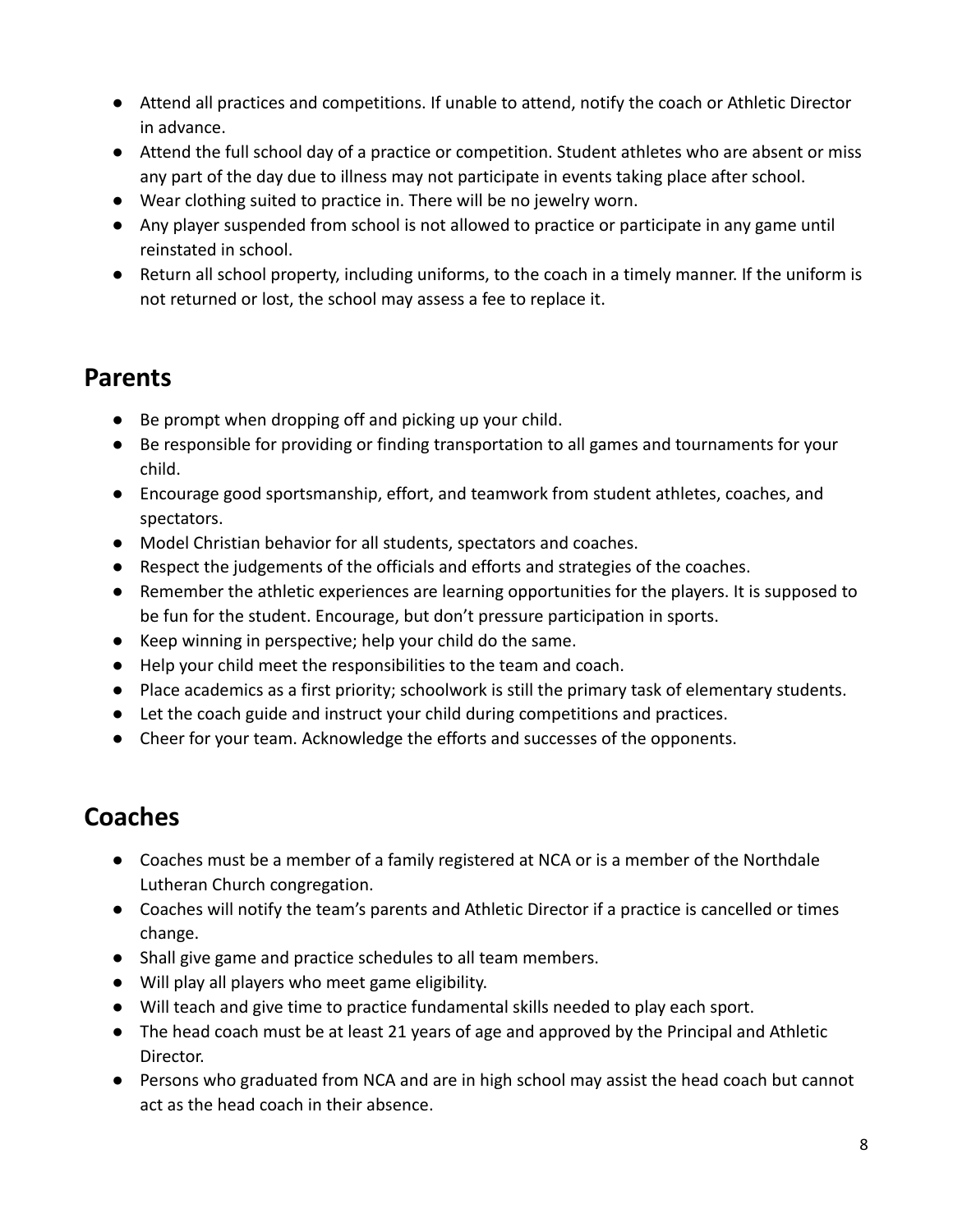- No foul or abusive language will be used on the fields or courts.
- Coaches are responsible for the conduct of their players and spectators.
- Coaches must fulfill all school volunteer requirements.

#### **Athletic Director**

- Model the school's philosophy concerning after school athletics at all times.
- Maintain open and consistent lines of communication with NCA families, school administration, coaches, and student athletes.
- Organize and publish practice and game schedules in a timely manner. An online calendar will be maintained on the Northdale Christian Academy website: [northdalechristianacademy.org.](https://northdalechristianacademy.org/)
- Keep accurate records of attendance, participation, and successes.
- Provide and organize all the necessary paperwork for the smooth and efficient running of the athletic program.
- Maintain an accurate athletic inventory and budget.